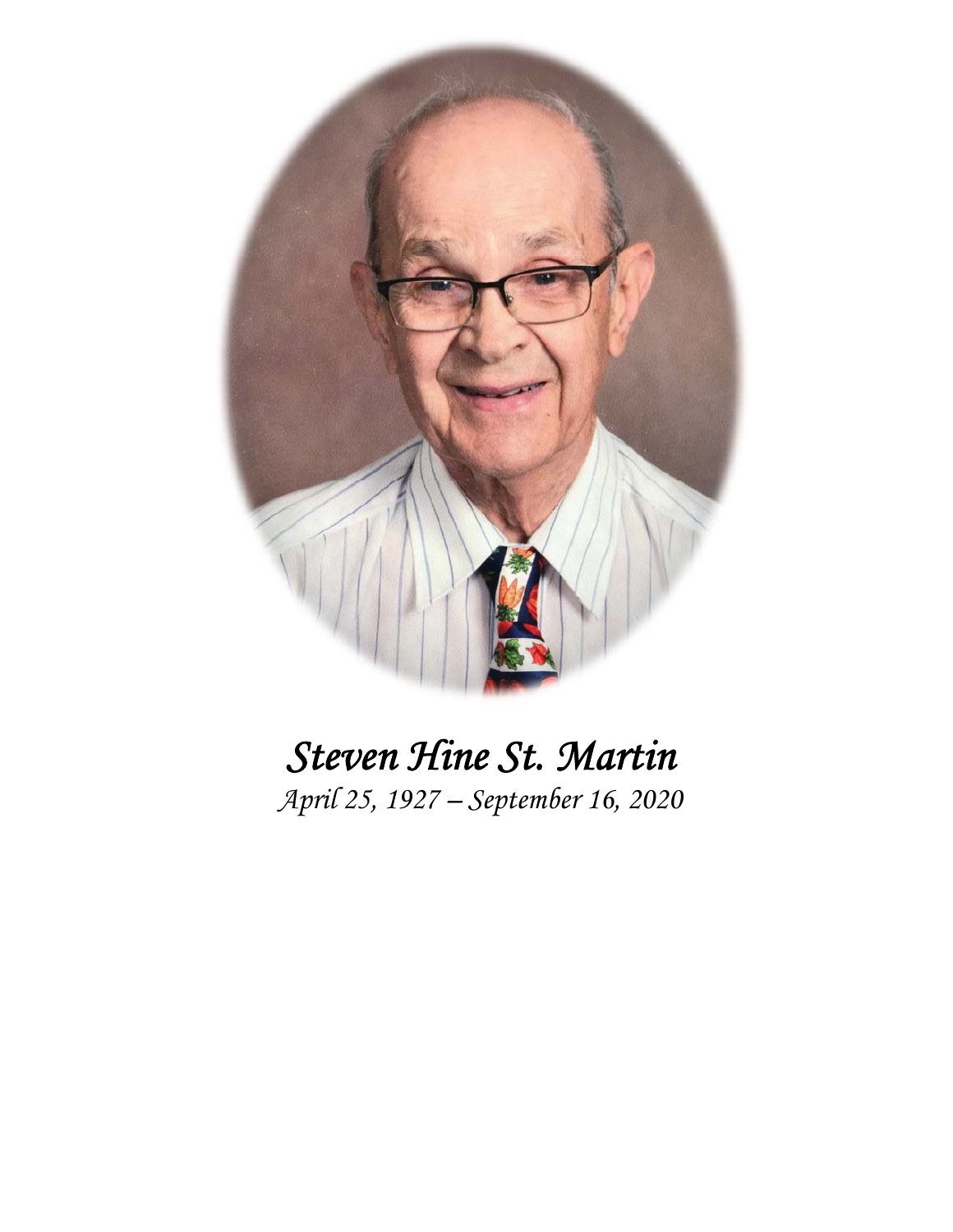# **A Service of Witness to the Resurrection**

In Loving and Grateful Memory of **Steven Hine St. Martin**  April 25, 1927 – September 16, 2020 October 3, 2020 Oak Grove Presbyterian Church Bloomington, Minnesota

*(Welcome to Oak Grove Church. Please remember to turn your cell phone off. In the front and back rows, hymnals are under the chairs.)* 

| <b>Prelude</b>        |                      |
|-----------------------|----------------------|
| <b>Bell Ringing</b>   | <b>Tim Dubis</b>     |
| Welcome               | Mary Koon            |
| <b>Opening Prayer</b> | Anne Fisher          |
| Psalm 23 $(KJV)$      | Steven K. St. Martin |

**The LORD is my shepherd; I shall not want. He maketh me to lie down in green pastures: he leadeth me beside the still waters. He restoreth my soul: he leadeth me in the paths of righteousness for his name's sake.** 

**Yea, though I walk through the valley of the shadow of death, I will fear no evil: for thou art with me; thy rod and thy staff they comfort me.** 

**Thou preparest a table before me in the presence of mine enemies: thou anointest my head with oil; my cup runneth over.**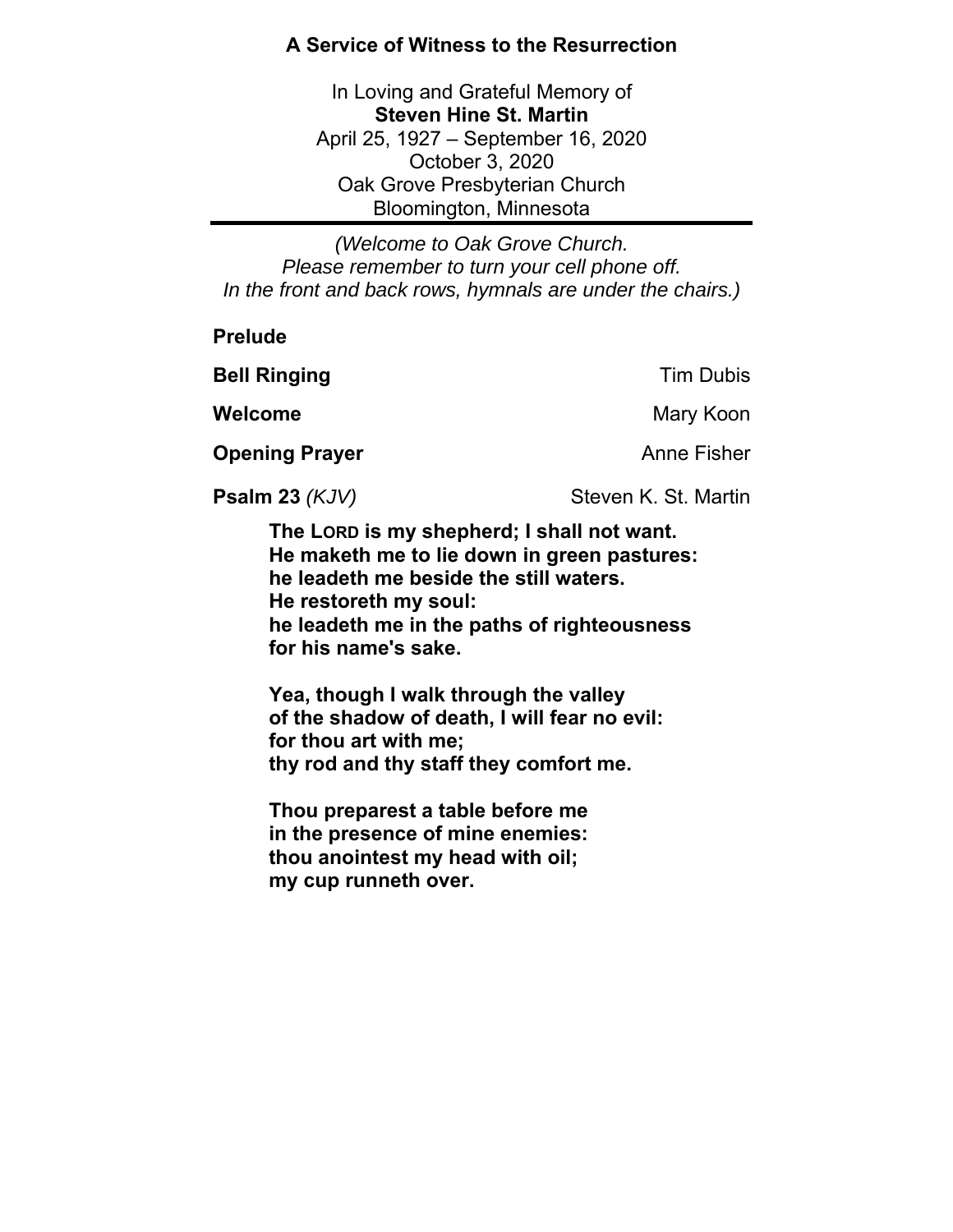**Surely goodness and mercy shall follow me all the days of my life: and I will dwell in the house of the LORD for ever.**

| <b>Remembrances</b>                            |                                                    | Paul St. Martin<br>David Johnson |
|------------------------------------------------|----------------------------------------------------|----------------------------------|
| Scripture                                      | I Corinthians 13:1-13<br>(see back page for text)  | Anne Fisher                      |
|                                                | <b>Special Music</b> "For the Beauty of the Earth" | Choir CD                         |
| <b>Prayer of Thanksgiving and Intercession</b> |                                                    | Mary Koon                        |
| The Lord's Prayer                              |                                                    | Cece Klueh                       |
| <b>Commendation &amp; Blessing</b>             |                                                    | <b>Anne Fisher</b>               |
| <b>Trombone Postlude</b>                       |                                                    | Andy St. Martin                  |



**The white rose** on the baptismal font commemorates the completion of baptism for **Steven Hine St. Martin**, who was baptized June 6, 1927. "In Life and Death we belong to God."

**÷÷÷÷÷** 

Additional participants in today's service include: Accompanist: Judy Cooper; American Sign Language Translator: Marikay Wolf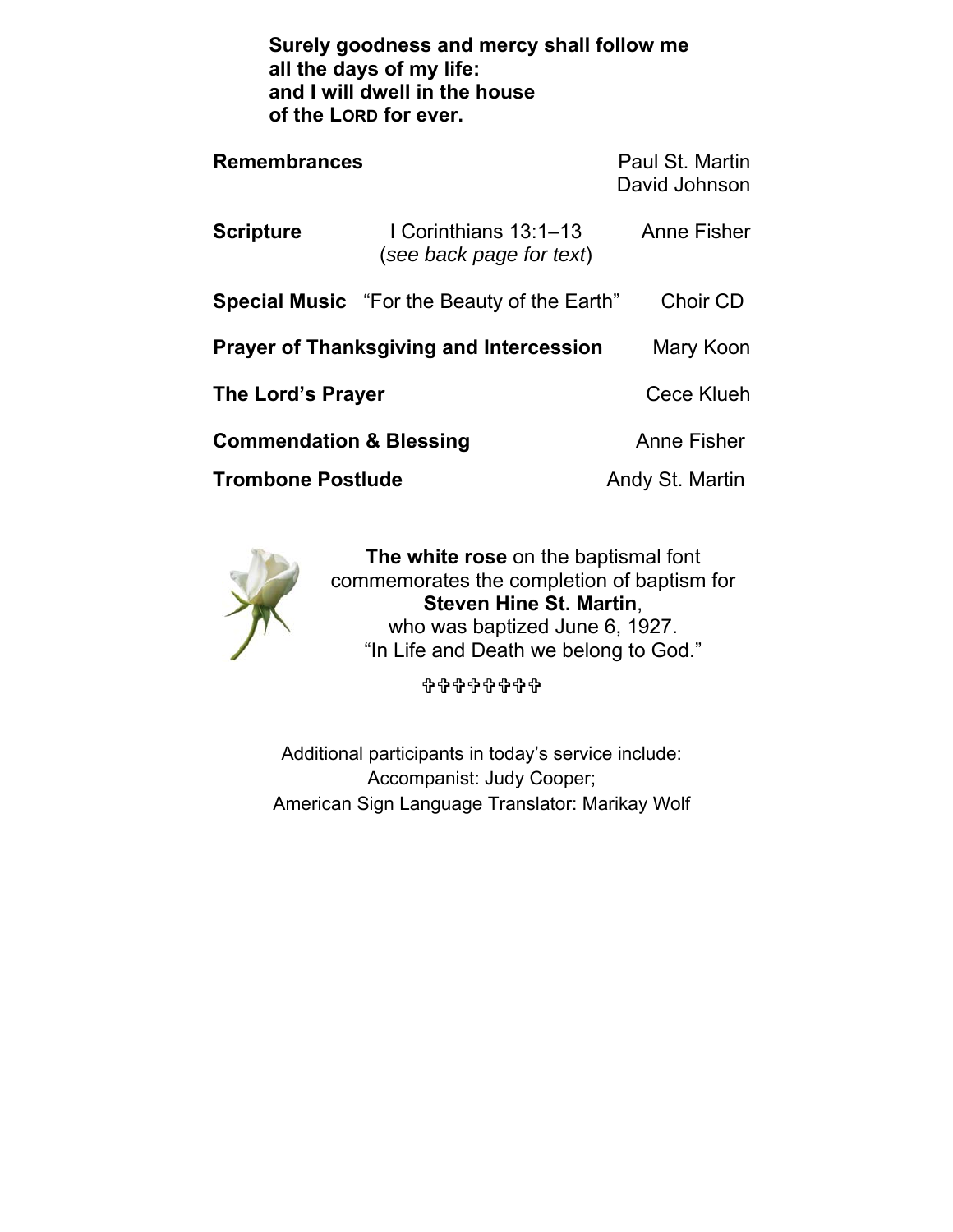# **I Corinthians 13: 1–13**

### **The Gift of Love**

If I speak in the tongues of mortals and of angels, but do not have love, I am a noisy gong or a clanging cymbal. And if I have prophetic powers, and understand all mysteries and all knowledge, and if I have all faith, so as to remove mountains, but do not have love, I am nothing. If I give away all my possessions, and if I hand over my body so that I may boast, but do not have love, I gain nothing.

Love is patient; love is kind; love is not envious or boastful or arrogant or rude. It does not insist on its own way; it is not irritable or resentful; it does not rejoice in wrongdoing, but rejoices in the truth. It bears all things, believes all things, hopes all things, endures all things.

Love never ends. But as for prophecies, they will come to an end; as for tongues, they will cease; as for knowledge, it will come to an end. For we know only in part, and we prophesy only in part; but when the complete comes, the partial will come to an end. When I was a child, I spoke like a child, I thought like a child, I reasoned like a child; when I became an adult, I put an end to childish ways. For now we see in a mirror, dimly, but then we will see face to face. Now I know only in part; then I will know fully, even as I have been fully known. And now faith, hope, and love abide, these three; and the greatest of these is love.